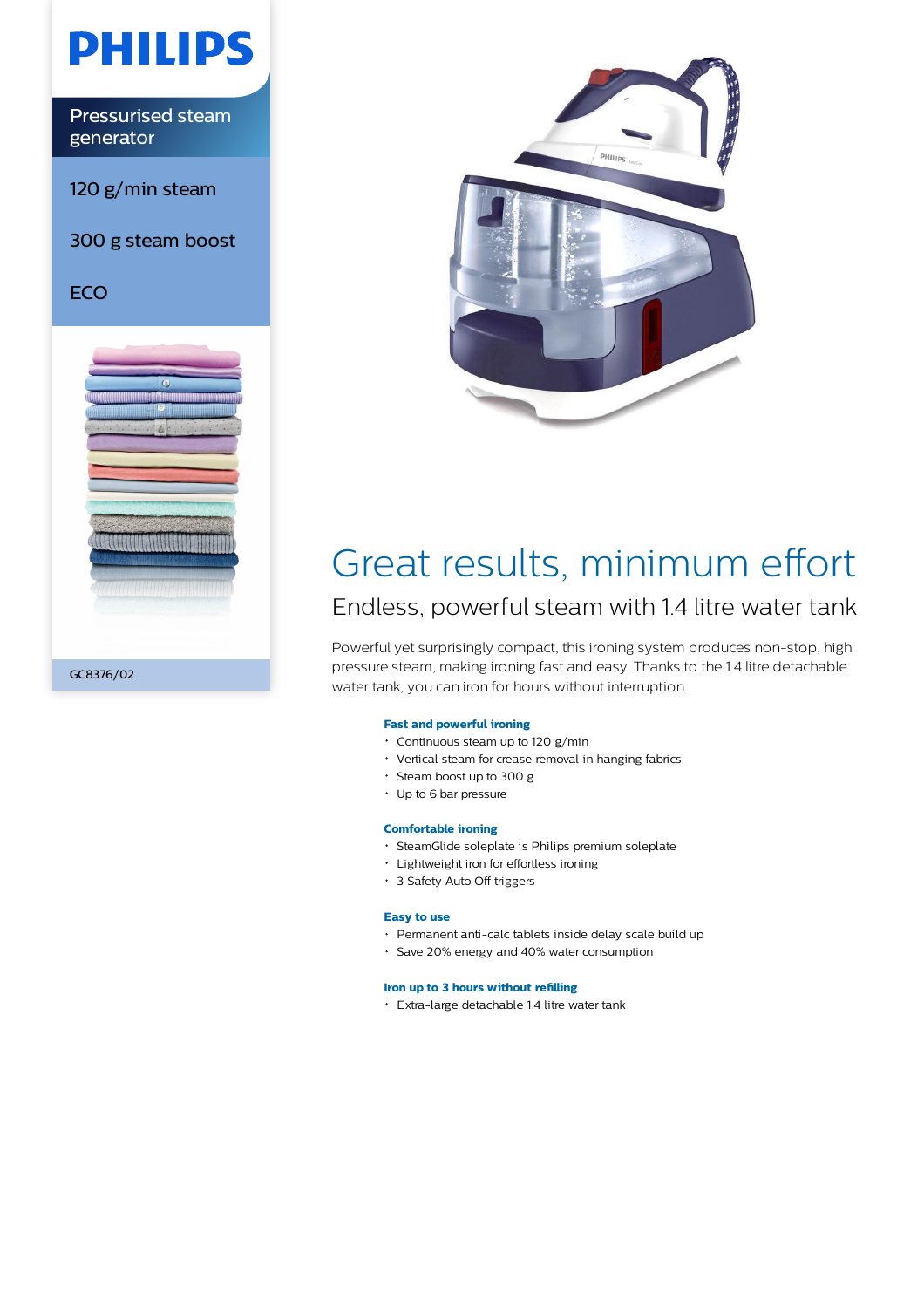# **Highlights**

#### **Continuous steam**



The more steam, the faster the ironing. The unique technology in a Philips steam generator iron generates powerful steam making ironing easier, better and faster.

#### **Detachable water tank**



To make ironing effortless you need a lot of steam. High steam output means a lot of refilling. The extra-large 1.4 l water tank reduces the need for refilling.

### **SteamGlide soleplate**



The SteamGlide soleplate is the best Philips soleplate for your steam iron. It has great scratch resistance, glides excellently and is easy to clean.

## **Lightweight**



The iron is only 1.2 kg making ironing easy and effortless.

#### **Vertical steam**



This Philips iron has a vertical steam function, for crease removal in hanging fabrics.

#### **Anti-calc Tablets**



Permanent anti-calc tablets delay the formation of scale build up ensuring better protection for your system iron

#### **Eco-setting**



Save 20% energy and 40% water consumption by selecting the eco-setting on your Philips Iron. The eco-setting offers the most energy efficient way to obtain perfect ironing results.

#### **Safety Auto Off**

**Safety** auto off

Iron shuts off automatically when the iron is held still for 30s on its soleplate, lying on its side for 30s or standing on its heel rest for 8 minutes.